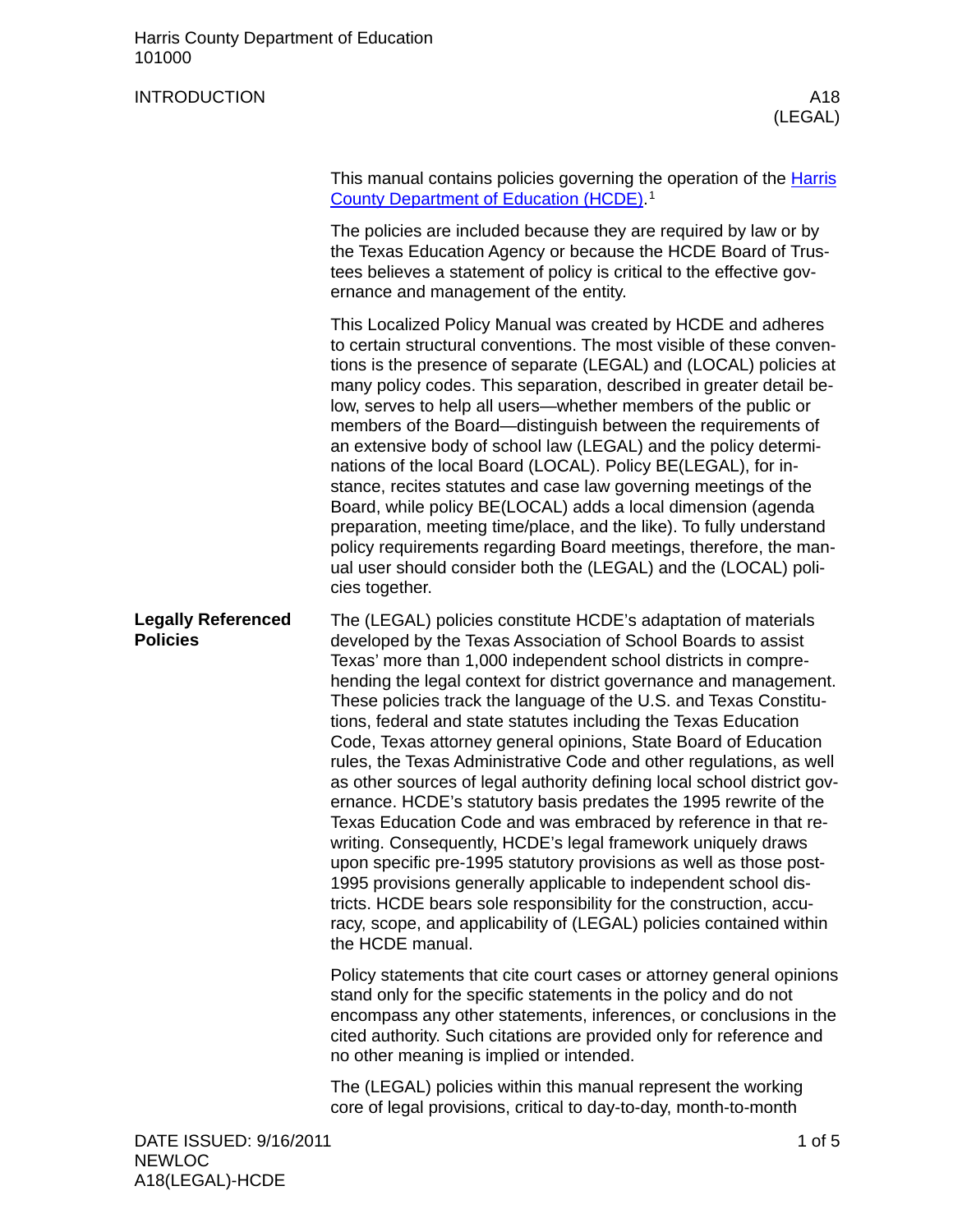| Harris County Department of Education<br>101000 |                                                                                                                                                                                                                                                                                                                                                                                                                                                                                             |  |  |
|-------------------------------------------------|---------------------------------------------------------------------------------------------------------------------------------------------------------------------------------------------------------------------------------------------------------------------------------------------------------------------------------------------------------------------------------------------------------------------------------------------------------------------------------------------|--|--|
| <b>INTRODUCTION</b>                             | A18<br>(LEGAL)                                                                                                                                                                                                                                                                                                                                                                                                                                                                              |  |  |
|                                                 | decision making regarding HCDE governance and management.<br>The absence of a (LEGAL) policy at a given policy code in this<br>manual may mean that the law is silent regarding this topic.                                                                                                                                                                                                                                                                                                 |  |  |
|                                                 | All legally referenced policies have the designation (LEGAL) in the<br>upper right corner of each page directly below the alphabetical<br>code.                                                                                                                                                                                                                                                                                                                                             |  |  |
| <b>No Adoption</b>                              | Please note that (LEGAL) policies are NOT adopted by the Board<br>and all or part may or may not apply to HCDE. These documents<br>are snapshots of often rapidly evolving law and are intended to<br>inform decision makers and others of the legal context. Some lag<br>will occur between the enactment of new law and its reflection in<br>the manual. Current law will supersede any out-of-date (LEGAL)<br>policy, in accordance with BF(LOCAL) in this manual.                       |  |  |
| <b>Local Policies</b>                           | Local policies are identified by the designation (LOCAL) directly<br>below the alphabetical code in the upper right corner of each page.                                                                                                                                                                                                                                                                                                                                                    |  |  |
|                                                 | Local policies that are preceded by a (LEGAL) policy in the same<br>code generally expand on, or qualify, the legally referenced provi-<br>sions. Other (LOCAL) policies stand alone, portraying the Board's<br>stated intentions in areas not otherwise addressed by law.                                                                                                                                                                                                                  |  |  |
| <b>Regulations</b>                              | HCDE may, from time to time, supplement this manual with pages<br>defining administrative procedures to assist in implementation of<br>policy. These will be identified by the designation (REGULATION)<br>directly below the code in the upper right corner.                                                                                                                                                                                                                               |  |  |
| <b>Exhibits</b>                                 | Exhibits are pages with forms, notices, and the like, that may be<br>used by HCDE; some exhibits are promulgated by legal authority.<br>While not formally adopted by the Board, exhibits are included in<br>the District's manual to assist in the implementation of policy.<br>Exhibits have the designation (EXHIBIT) directly below the code, in<br>the upper right corner. Multiple exhibits under the same code are<br>usually preceded by a cover page listing the various exhibits. |  |  |
| Sequence of<br><b>Documents</b>                 | The usual sequence of materials, should all four document types<br>be found at a given code, is (LEGAL), followed by (LOCAL), fol-<br>lowed by (REGULATION), and then by (EXHIBIT).                                                                                                                                                                                                                                                                                                         |  |  |
| Organization                                    | HCDE's manual is organized into seven sections, each devoted to<br>a separate area of HCDE governance:                                                                                                                                                                                                                                                                                                                                                                                      |  |  |
|                                                 | <b>Basic District Foundations</b><br>А.<br><b>Local Governance</b><br>В.<br>C.<br><b>Business and Support Services</b><br>Personnel<br>D.<br>Е.<br>Instruction<br>F.<br><b>Students</b><br>G.<br><b>Community and Governmental Relations</b>                                                                                                                                                                                                                                                |  |  |
| DATE ISSUED: 9/16/2011<br><b>NEWLOC</b>         | $2$ of $5$                                                                                                                                                                                                                                                                                                                                                                                                                                                                                  |  |  |

A18(LEGAL)-HCDE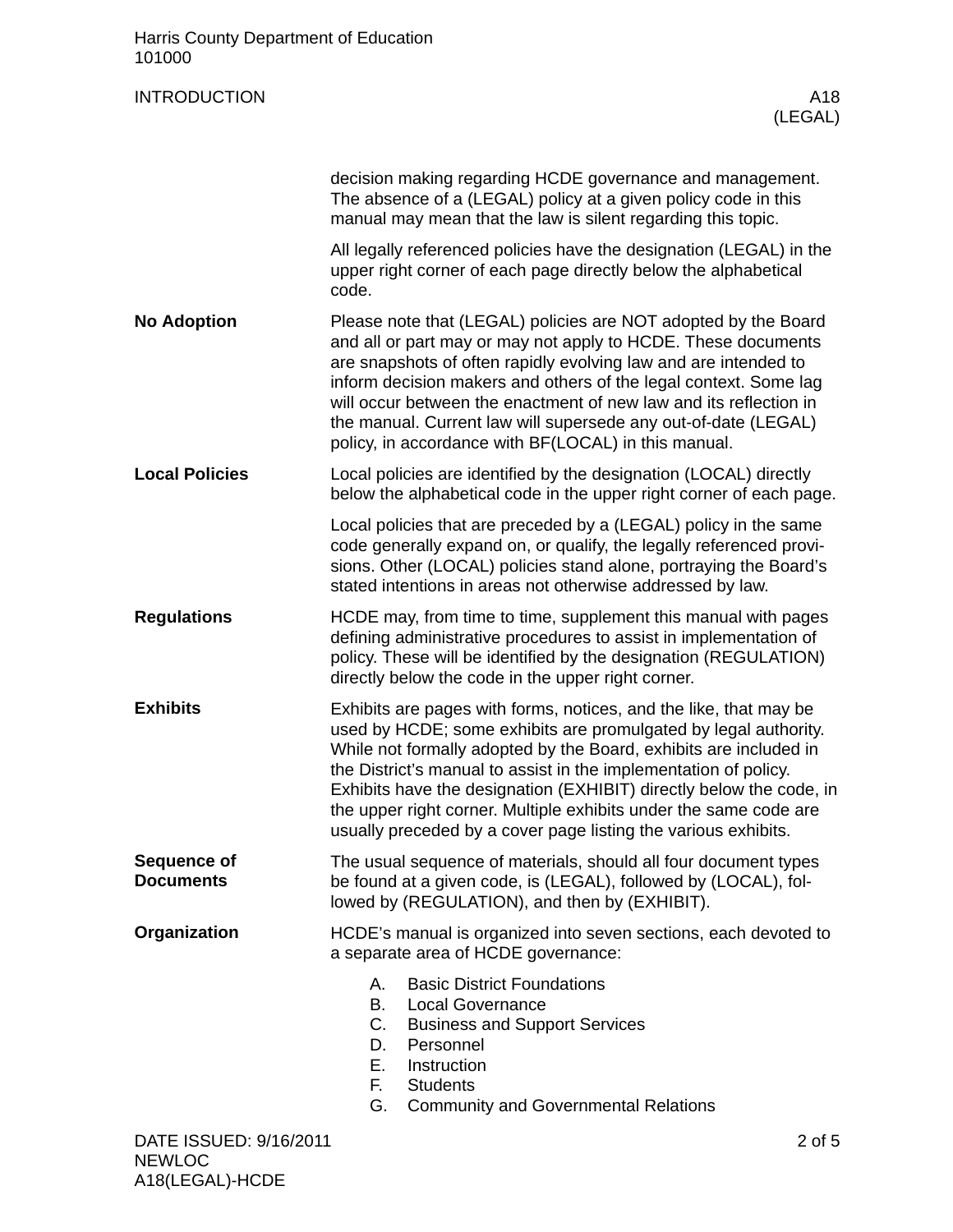<span id="page-2-0"></span>

| Harris County Department of Education<br>101000 |                                                                                                                                                                                                                                                                                                                                                                                                                                                  |                                         |  |
|-------------------------------------------------|--------------------------------------------------------------------------------------------------------------------------------------------------------------------------------------------------------------------------------------------------------------------------------------------------------------------------------------------------------------------------------------------------------------------------------------------------|-----------------------------------------|--|
| <b>INTRODUCTION</b>                             |                                                                                                                                                                                                                                                                                                                                                                                                                                                  | A18<br>(LEGAL)                          |  |
| <b>Cross-Index</b>                              | A comprehensive cross-index at the beginning of the manual is<br>designed to accommodate expansion into new areas. The cross-<br>index contains some references to codes and topics more appro-<br>priate for local administrative procedures than Board policy. The<br>cross-index contains active links to the identified policy codes<br>where materials on a given topic may be found.                                                       |                                         |  |
| <b>Tables of Contents</b>                       | Each section of the manual is accessible by a table of contents that<br>contains a list of documents—each an active link—that appear in<br>that section.                                                                                                                                                                                                                                                                                         |                                         |  |
| <b>Margin Notes</b>                             | Margin notes provide a key to the content of the paragraph or<br>group of paragraphs they introduce and are usually listed in the<br>cross-index. Margin notes also provide a useful way to organize or<br>map the information: margin notes aligning on the left margin<br>reflect generally independent topics. Indented margin notes are<br>used to mark information within a topic area introduced by the<br>major, nonindented margin note. |                                         |  |
| <b>Bottom Notes</b>                             | The following bottom notes appear on policies and exhibits in the<br>manual:                                                                                                                                                                                                                                                                                                                                                                     |                                         |  |
| "DATE ISSUED"                                   | Found in the lower left corner of each policy page, this indi-<br>cates the date on which the entire policy was last updated.                                                                                                                                                                                                                                                                                                                    |                                         |  |
|                                                 | On the line beneath the DATE ISSUED, each policy will show<br>the numbered TASB update or, in the case of HCDE's (LO-<br>CAL) policies, the Local District Update in which that policy<br>was most recently revised.                                                                                                                                                                                                                             |                                         |  |
| "ADOPTED"                                       | At the center, bottom of a one-page policy or on the last page<br>of a multi-page policy is the word "ADOPTED" followed by the<br>date on which the Board last acted upon the policy. This bot-<br>tom note appears only on (LOCAL) policies.                                                                                                                                                                                                    |                                         |  |
| <b>Page Numbering</b>                           | Pages are numbered consecutively within the document (e.g., 1 of<br>$2, 2$ of $2$ ).                                                                                                                                                                                                                                                                                                                                                             |                                         |  |
| <b>Abbreviations</b>                            | The following abbreviations are used in the italicized legal citations<br>in the manual:                                                                                                                                                                                                                                                                                                                                                         |                                         |  |
|                                                 | <b>Abbreviation</b>                                                                                                                                                                                                                                                                                                                                                                                                                              | <b>Full Form</b>                        |  |
|                                                 | Art.                                                                                                                                                                                                                                                                                                                                                                                                                                             | Article                                 |  |
|                                                 | Atty. Gen. L.A.                                                                                                                                                                                                                                                                                                                                                                                                                                  | <b>Attorney General Letter Advisory</b> |  |
|                                                 | Atty. Gen. L.O.                                                                                                                                                                                                                                                                                                                                                                                                                                  | <b>Attorney General Letter Opinion</b>  |  |
|                                                 | Atty. Gen. Op.                                                                                                                                                                                                                                                                                                                                                                                                                                   | <b>Attorney General Opinion</b>         |  |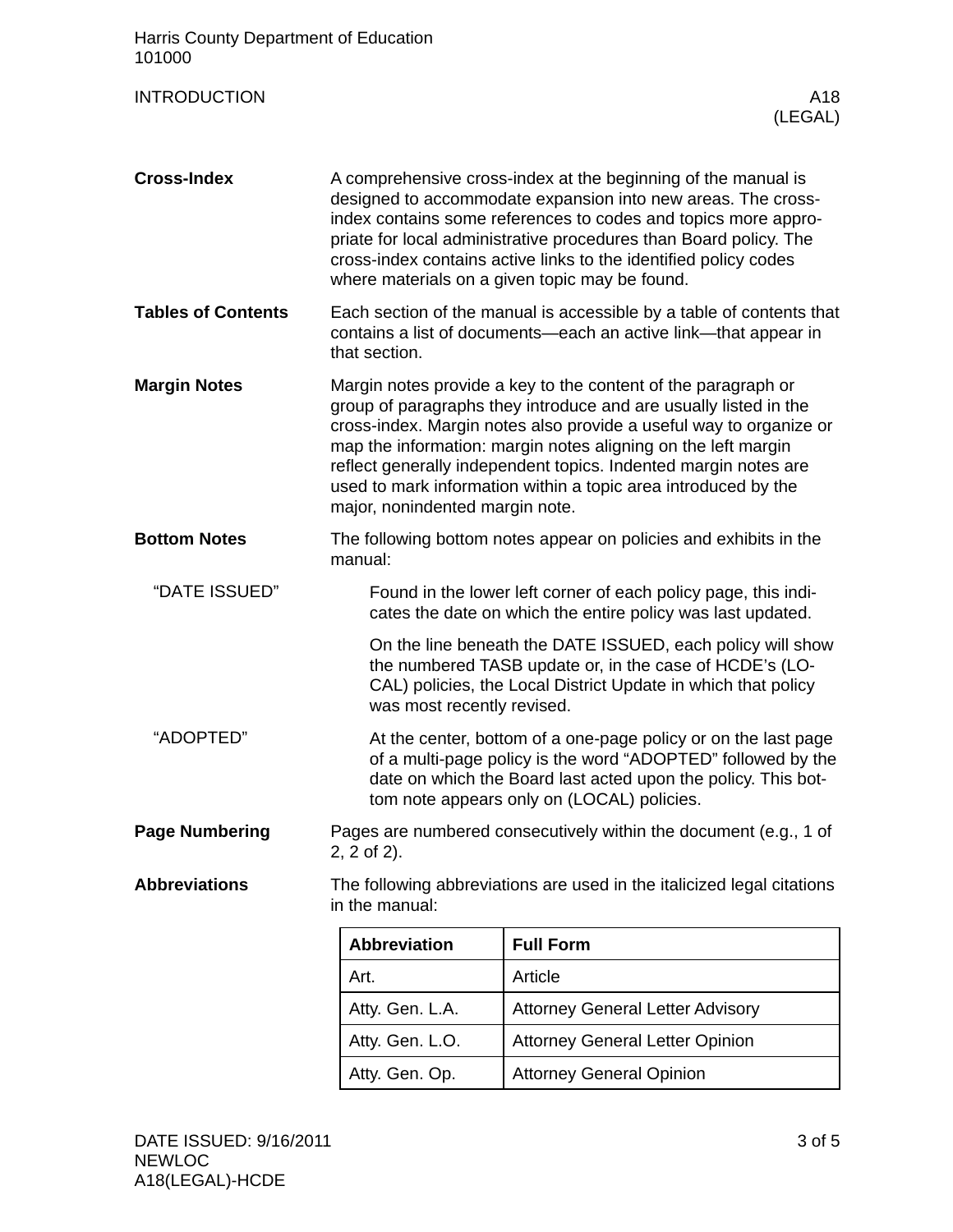## INTRODUCTION A18

| <b>Abbreviation</b>       | <b>Full Form</b>                                                          |  |  |
|---------------------------|---------------------------------------------------------------------------|--|--|
| Atty. Gen. ORD            | Attorney General Open Records Decision                                    |  |  |
| <b>CFR</b>                | Code of Federal Regulations                                               |  |  |
| Civ. Prac. & Rem.<br>Code | <b>Texas Civil Practices and Remedies Code</b>                            |  |  |
| <b>Education Code</b>     | <b>Texas Education Code</b>                                               |  |  |
| <b>Election Code</b>      | <b>Texas Election Code</b>                                                |  |  |
| F.Supp.                   | <b>Federal Supplement</b>                                                 |  |  |
| F.2d                      | <b>Federal Reporter, Second Series</b>                                    |  |  |
| <b>Family Code</b>        | <b>Texas Family Code</b>                                                  |  |  |
| Gov't Code                | <b>Texas Government Code</b>                                              |  |  |
| <b>Health Code</b>        | <b>Texas Health and Safety Code</b>                                       |  |  |
| Human Resources<br>Code   | <b>Texas Human Resources Code</b>                                         |  |  |
| <b>Insurance Code</b>     | <b>Texas Insurance Code</b>                                               |  |  |
| Labor Code                | <b>Texas Labor Code</b>                                                   |  |  |
| Local Gov't Code          | <b>Texas Local Government Code</b>                                        |  |  |
| <b>Occupations Code</b>   | <b>Texas Occupations Code</b>                                             |  |  |
| <b>Penal Code</b>         | <b>Texas Penal Code</b>                                                   |  |  |
| S.Ct.                     | <b>Supreme Court Reporter</b>                                             |  |  |
| S.W.                      | Southwestern Reporter                                                     |  |  |
| S.W.2d                    | Southwestern Reporter, Second Series                                      |  |  |
| 19 TAC                    | Title 19 of Texas Administrative Code<br>(State Board of Education rules) |  |  |
| 25 TAC                    | Title 25 of Texas Administrative Code<br>(Health Department regulations)  |  |  |
| 28 TAC                    | Title 28 of Texas Administrative Code<br>(State Board of Insurance)       |  |  |
| <b>Tax Code</b>           | <b>Texas Tax Code</b>                                                     |  |  |
| <b>TEA</b>                | <b>Texas Education Agency</b>                                             |  |  |
| Tex. Const.               | <b>Texas Constitution</b>                                                 |  |  |